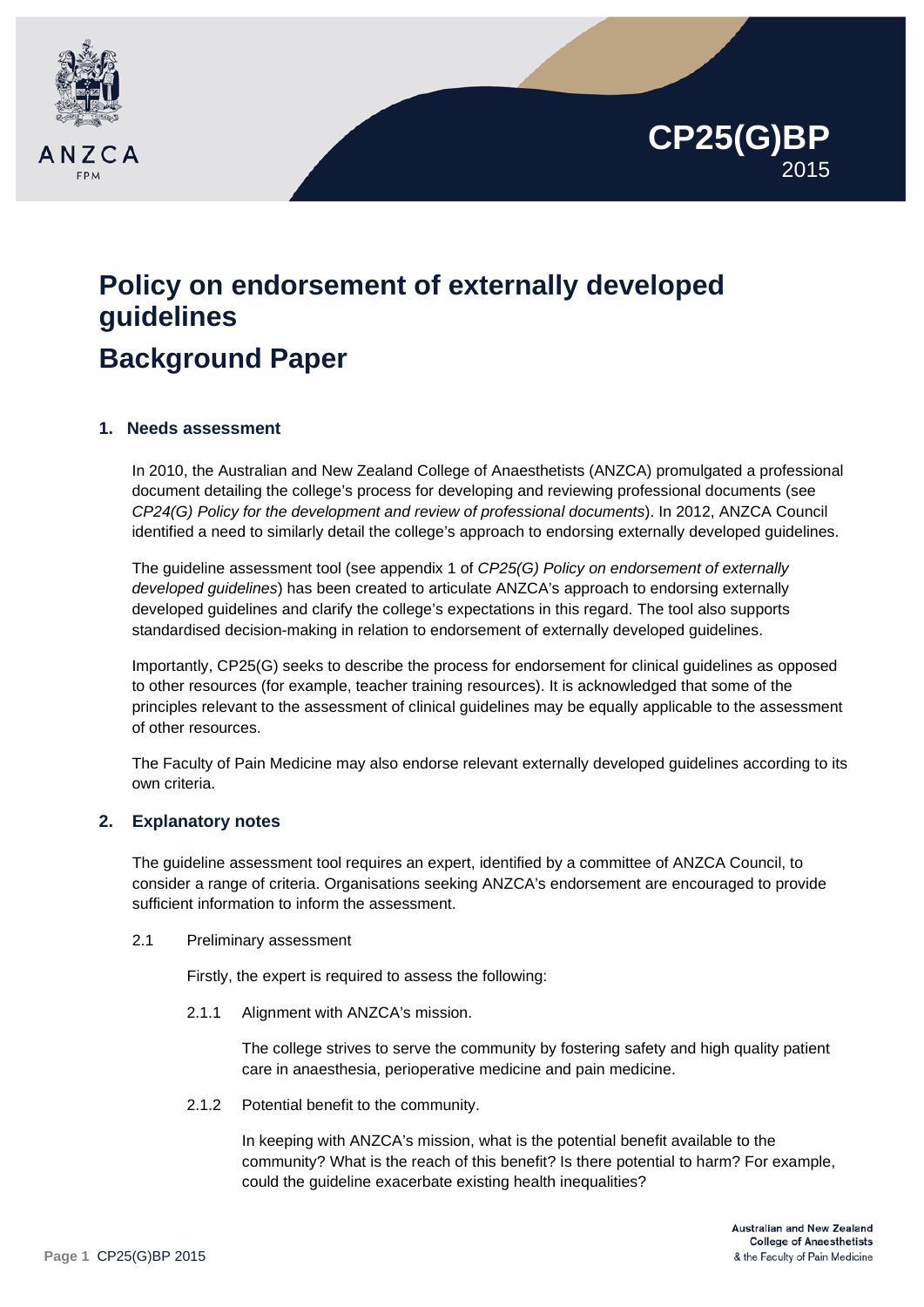

2.1.3 Contribution to the practice of anaesthesia and pain medicine.

Will uptake of the guideline advance the practice of anaesthesia and pain medicine?

Satisfaction of the above three criteria is a prerequisite for in-depth assessment. If the guideline does not satisfy these criteria, the assessment is concluded at this point.

2.2 In-depth assessment

If in-depth assessment is pursued, the expert is required to assess the following:

2.2.1 Alignment with items 4.1 to 4.1.7.1 of *CP24(G)BP Policy for the development and review of professional documents Background Paper*.

These items assess the relevance, rigour and usability of the guideline.

- 2.2.2 Alignment with existing guidelines.
	- 2.2.2.1 Alignment with ANZCA's professional documents.
	- 2.2.2.2 Alignment with other guidelines endorsed by ANZCA.
- 2.2.3 Disclosure
	- 2.2.3.1 Conflicts of interest disclosed.
	- 2.2.3.2 Financial arrangements disclosed (for example, healthcare industry sponsorship).
- 2.2.4 Currency
	- 2.2.4.1 Date of publication or last update provided.
- 2.2.5 Format
	- 2.2.5.1 Appealing and user-friendly.
	- 2.2.5.2 Publisher clearly identified.
- 2.2.6 Accessibility
	- 2.2.6.1 Freely available in the public domain on a website that can be linked to from ANZCA's endorsed guidelines webpage.
- 2.3 Additional commentary

The expert is invited to provide any additional commentary, for example, political considerations, associated risks and benefits.

2.4 Conclusion

Lastly, in view of the above considerations, the expert is required to conclude whether the guideline is sound and ultimately, whether ANZCA endorsement is appropriate. This conclusion informs the recommendation made to ANZCA Council; a favourable conclusion does not guarantee ANZCA endorsement. Providing constructive feedback on perceived shortcomings may help to improve the guideline.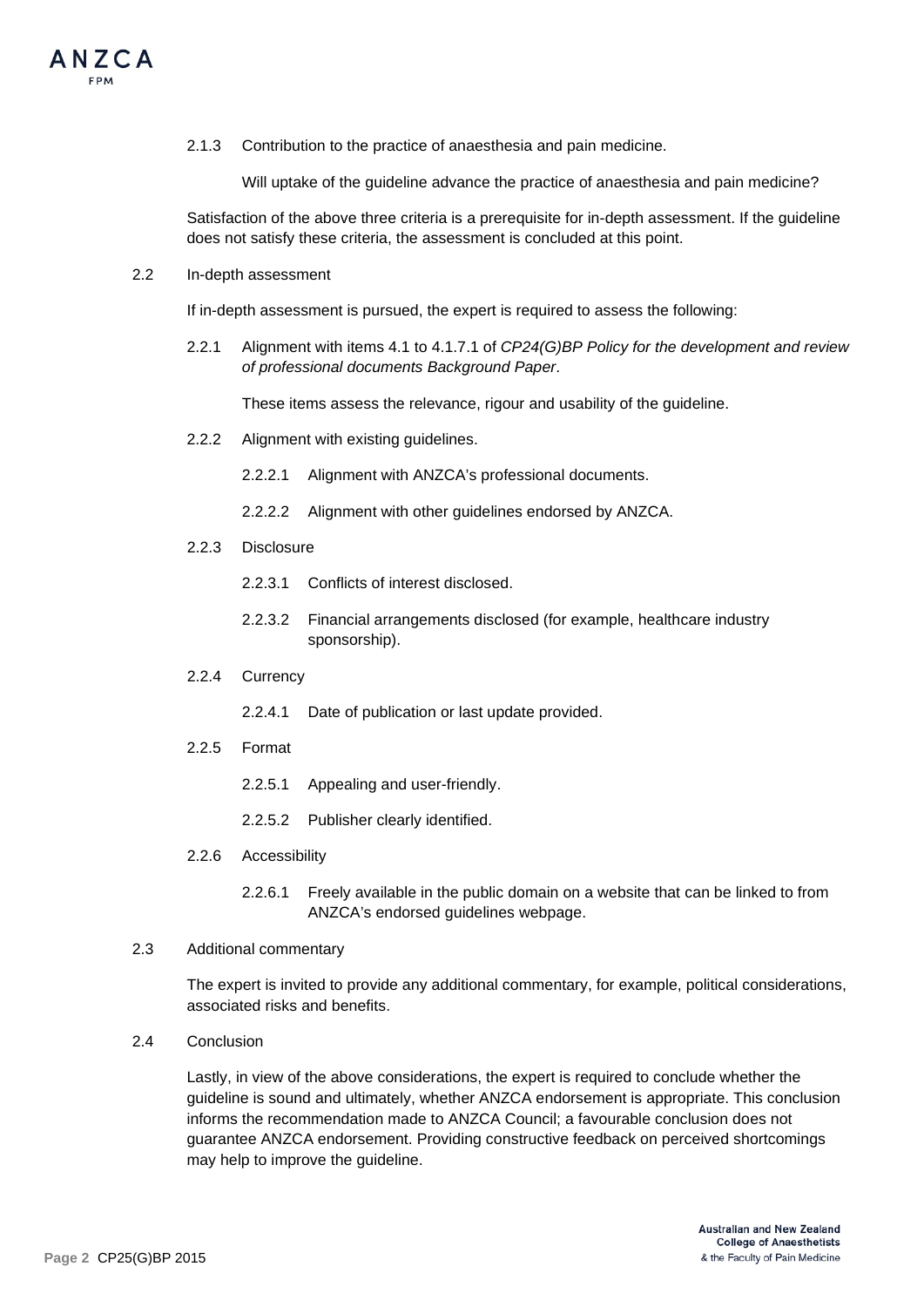

## **3. Scope of endorsement**

Any endorsement granted is limited to the version of the guideline reviewed by ANZCA. Should a revised version be published, the relevant listing may be removed from the endorsed guidelines webpage at ANZCA's discretion (see items 2.7 and 2.9 of the professional document). The revised version will be subject to re-evaluation before endorsement can be considered. ANZCA encourages the publishing body to alert the college to any amendments made to endorsed guidelines and/or associated resources.

*CP25(G)* was promulgated in November 2013 for a pilot phase, during which further feedback was sought with a view to producing a definitive version. The review at the close of pilot in November 2014 noted that the college could be requested to endorse external documents still in draft form. An amendment was made to *CP25(G)* (see item 2.10) to make allowance for provisional endorsements.

## **4. Revocation of endorsement**

The college may revoke endorsement of a guideline at any time. Changes in knowledge, practice and technology, for example, may render a guideline out of date and no longer suitable for ANZCA endorsement. The decision to revoke endorsement is made at the discretion of ANZCA Council.

#### **Related ANZCA documents**

CP24(G) Policy for the development and review of professional documents

#### **Document development group**

Ms Rebecca Conning (chair), former Senior Policy Adviser

Mr John Biviano, former General Manager, Policy

Mr Paul Cargill, Policy Officer, Community Development

Professor Guy Ludbrook, Quality and Safety Committee member

Dr Peter Roessler, Director of Professional Affairs (Professional Documents)

Ms Helen Topfer, Manager Safety and Quality (lead for close for pilot review 2015)

The following were also consulted:

ANZCA national and regional committees

Faculty of Pain Medicine Board

Faculty of Pain Medicine national and regional committees

ANZCA Trainee Committee

ANZCA Special Interest Groups